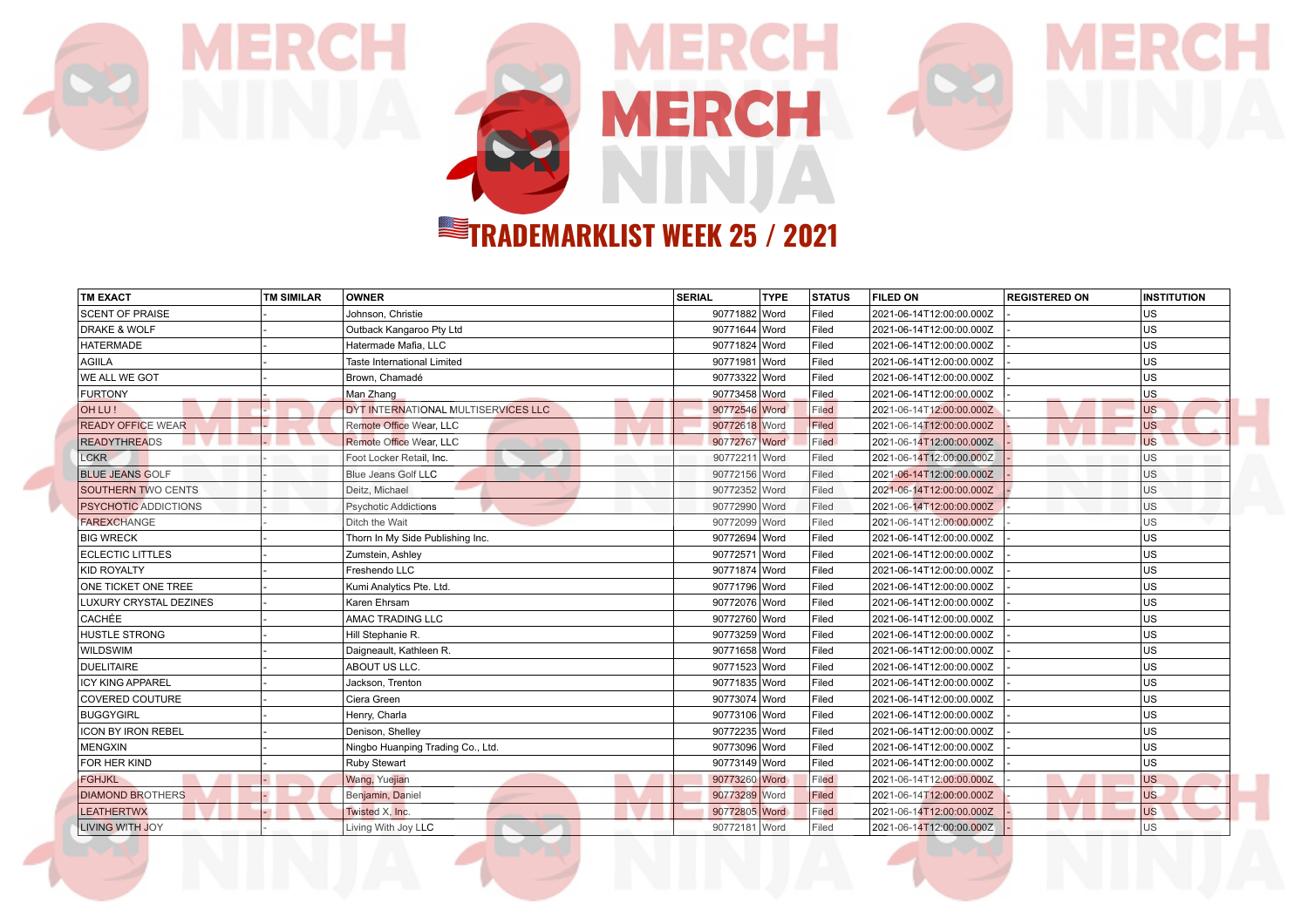| <b>COMMUNITY MARKET</b>            | Cherm LLC                                                  | 90772976 Word<br>Filed          | 2021-06-14T12:00:00.000Z<br><b>US</b>                                  |
|------------------------------------|------------------------------------------------------------|---------------------------------|------------------------------------------------------------------------|
| <b>BE RYKER ONE</b>                | <b>Ryker One LLC</b>                                       | 90772381 Word<br>Filed          | 2021-06-14T12:00:00.000Z<br>US                                         |
| <b>HOWSTEN NYC</b>                 | <b>GULLY NYC LLC</b>                                       | 90771904 Word<br>Filed          | 2021-06-14T12:00:00.000Z<br>US                                         |
| <b>AURÈLE</b>                      | Aurele LLC                                                 | 90771797 Word<br>Filed          | 2021-06-14T12:00:00.000Z<br>US                                         |
| YUNZSXJY                           | Yunzhang Xu                                                | 90773415 Word<br>Filed          | US<br>2021-06-14T12:00:00.000Z                                         |
| <b>TAMARA MONEA</b>                | Tamara Powell                                              | 90773270 Word<br>Filed          | US<br>2021-06-14T12:00:00.000Z                                         |
| <b>HOOKEM HARD</b>                 | Hook'em Hard LLC                                           | 90772970 Word<br>Filed          | US<br>2021-06-14T12:00:00.000Z                                         |
| <b>GORILLA TALK</b>                | Regina Carter                                              | 90772559 Word<br>Filed          | US<br>2021-06-14T12:00:00.000Z                                         |
| I'MOL LA'PRINCE                    | I'MOL LA'PRINCE LLC                                        | 90772257 Word<br>Filed          | 2021-06-14T12:00:00.000Z<br>US                                         |
| <b>BABY TOELTON</b>                | <b>BABY TOELTON</b>                                        | 90772318 Word<br>Filed          | US<br>2021-06-14T12:00:00.000Z                                         |
| <b>DAZOOM</b>                      | Shenzhen Dazha Shrimp Trading Co., Ltd.                    | 90773308 Word<br>Filed          | US<br>2021-06-14T12:00:00.000Z                                         |
| <b>IV FIELDS</b>                   | IV Fields LLC                                              | 90771948 Word<br>Filed          | <b>US</b><br>2021-06-14T12:00:00.000Z                                  |
| CREME                              | Mastermind Agency                                          | 90772692 Word<br>Filed          | US<br>2021-06-14T12:00:00.000Z                                         |
| <b>BADWOLF</b>                     | Darin Newell                                               | 90772599 Word<br>Filed          | US<br>2021-06-14T12:00:00.000Z                                         |
| <b>JIKZOD</b>                      | Jinan Wangyi Electronic Commerce Co., Ltd.                 | 90771587 Word<br>Filed          | US<br>2021-06-14T12:00:00.000Z                                         |
| 1 TICKET 1 TREE                    | Kumi Analytics Pte. Ltd.                                   | 90771809 Word<br>Filed          | US<br>2021-06-14T12:00:00.000Z                                         |
| ELLE VITALE                        | Elle Vitale Inc                                            | 90772298 Word<br>Filed          | US<br>2021-06-14T12:00:00.000Z                                         |
| <b>BESO CHIMICHANGA</b>            | RQMI LLC                                                   | 90773330 Word<br>Filed          | US<br>2021-06-14T12:00:00.000Z                                         |
| <b>COMFORT OVER CRITICISM</b>      | Faith Teamer                                               | 90772920 Word<br>Filed          | US<br>2021-06-14T12:00:00.000Z                                         |
| CARDINAL STOCK                     | Heitman-Freeman                                            | 90772632 Word<br>Filed          | 2021-06-14T12:00:00.000Z<br><b>US</b>                                  |
| <b>EXUDE LJ ACTIVE CO</b>          | LJ Active Co, LLC                                          | 90772150 Word<br>Filed          | <b>US</b><br>2021-06-14T12:00:00.000Z                                  |
| <b>LAZMON</b>                      | Shichuan Peng                                              | 90772851 Word<br>Filed          | <b>US</b><br>2021-06-14T12:00:00.000Z                                  |
| <b>DICKINSON COUNTY FIGHT CLUB</b> | <b>STATISTICS</b><br>Jonathan J. Aichner                   | 90773354 Word<br>Filed          | $\blacksquare$ $\blacksquare$<br><b>US</b><br>2021-06-14T12:00:00.000Z |
| <b>STREET DUDES</b>                | Skechers U.S.A., Inc. II                                   | 90773005 Word<br>Filed          | 2021-06-14T12:00:00.000Z<br>US                                         |
| KNOWLEDGE OVER NOISE               | Na Nongkhai, Marsha                                        | 90773320 Word<br>Filed          | US<br>2021-06-14T12:00:00.000Z                                         |
| <b>MULTIPLYING FORCES</b>          | Advanced Defense Components, Inc.                          | 90773126 Word<br>Filed          | US<br>2021-06-14T12:00:00.000Z                                         |
| <b>RAHAJNA</b>                     | Yasmeena Shamsid-Deen                                      | 90773375 Word<br>Filed          | 2021-06-14T12:00:00.000Z<br>US                                         |
| <b>SHOMIA</b>                      | BUY BOX TEAM, LLC                                          | 90773134 Word<br>Filed          | US<br>2021-06-14T12:00:00.000Z                                         |
| <b>JUNOVA</b>                      | Yaying Shen                                                | 90773461 Word<br>Filed          | US<br>2021-06-14T12:00:00.000Z                                         |
| <b>COFFEE WITH HEART</b>           | Community Coffee Company, L.L.C.                           | 90772218 Word<br>Filed          | US<br>2021-06-14T12:00:00.000Z                                         |
| <b>OUTSIDE LIFE</b>                | Outside Life Apparel LLC,                                  | 90772945 Word<br>Filed          | 2021-06-14T12:00:00.000Z<br>US                                         |
| AHNI                               | Moreno, Tristan Riley                                      | 90772338 Word<br>Filed          | US<br>2021-06-14T12:00:00.000Z                                         |
| NURSEOLOGY                         | Nurseology Consultants LLC                                 | 90772044 Word<br>Filed          | US<br>2021-06-14T12:00:00.000Z                                         |
| TOP DOLLAR PRIORITY                | Top Dollar Priority Clothing Company, LLC                  | 90772862 Word<br>Filed          | US<br>2021-06-14T12:00:00.000Z                                         |
| UNTLD STOR1ES                      | CASTELLANOS, ALEJANDRO and BARAHONA DANIEL A.              | 90772979 Word<br>Filed          | US                                                                     |
| <b>BACKYARD PROJECTS</b>           |                                                            | 90772642 Word<br>Filed          | 2021-06-14T12:00:00.000Z<br>US                                         |
| LUNAVERSOUL                        | Willbo, LLC                                                | 90772705 Word                   | 2021-06-14T12:00:00.000Z<br>US                                         |
| FY&YB                              | Camisha Jackson                                            | Filed<br>90772614 Word<br>Filed | 2021-06-14T12:00:00.000Z<br>2021-06-14T12:00:00.000Z<br>US             |
| <b>STROKE MAGIC</b>                | Peneku, Deidre                                             | 90772709 Word<br>Filed          | US                                                                     |
|                                    | Divine Solutions, LLC<br>Advanced Defense Components, Inc. | 90772134 Word<br>Filed          | 2021-06-14T12:00:00.000Z                                               |
| DEFCO                              |                                                            |                                 | US<br>2021-06-14T12:00:00.000Z                                         |
| THE HERO CLUB                      | PLJ Unlimited LLC                                          | 90772100 Word<br>Filed          | US<br>2021-06-14T12:00:00.000Z                                         |
| NARVELL ANDERSON                   | Narvell Anderson Jr                                        | 90773113 Word<br>Filed          | <b>US</b><br>2021-06-14T12:00:00.000Z                                  |
| KAIDIGEGE                          | Chen, Lingjun                                              | 90773297 Word<br>Filed          | US<br>2021-06-14T12:00:00.000Z                                         |
| <b>TENNIS STAR</b>                 | <b>Ayanna Maharry</b>                                      | 90772623 Word<br>Filed          | <b>US</b><br>2021-06-14T12:00:00.000Z                                  |
| <b>BUST BACK TACTICAL GEAR</b>     | Mills, Timothy                                             | 90773044 Word<br>Filed          | <b>US</b><br>2021-06-14T12:00:00.000Z                                  |
| 9/10 OF THE GAME IS POSITION.      | Murphy, Ronald                                             | 90772795 Word<br>Filed          | <b>US</b><br>2021-06-14T12:00:00.000Z                                  |
| REARD                              | MELFORT CAPITAL LIMITED                                    | 90771693 Word<br>Filed          | US<br>2021-06-14T12:00:00.000Z                                         |

**The Contract of Section** 

**CONTRACTOR**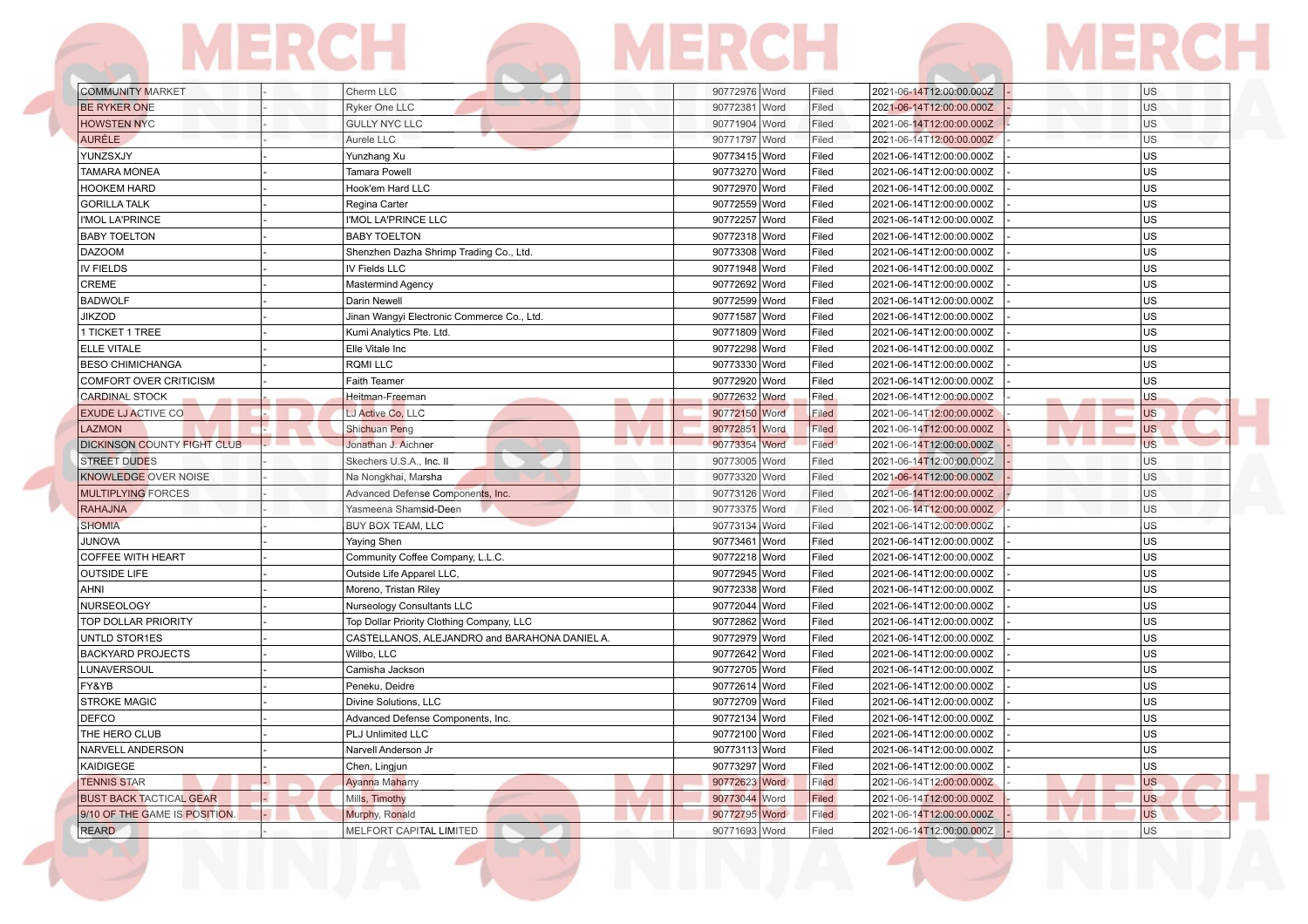| 1T1T                                                      | Kumi Analytics Pte. Ltd.           | 90771852 Word<br>Filed | 2021-06-14T12:00:00.000Z | <b>US</b> |
|-----------------------------------------------------------|------------------------------------|------------------------|--------------------------|-----------|
| <b>SPORTSAINTS</b>                                        | SportSaints LLC                    | 90773193 Word<br>Filed | 2021-06-14T12:00:00.000Z | <b>US</b> |
| <b>CASCO BAY</b>                                          | L.L. Bean, Inc.                    | 90772448 Word<br>Filed | 2021-06-14T12:00:00.000Z | US        |
| WHO WANTS TO BE A<br><b>CRYPTOBILLIONAIRE</b>             | Make Great Sales Limited           | 90771531 Word<br>Filed | 2021-06-14T12:00:00.000Z | US        |
| <b>AUGYEW</b>                                             | Zheng.Hong                         | 90773428 Word<br>Filed | 2021-06-14T12:00:00.000Z | US        |
| YUDEWAY                                                   | Hangzhou Yude Clothing Co., Ltd    | 90773319 Word<br>Filed | 2021-06-14T12:00:00.000Z | <b>US</b> |
| PIPER GOLF                                                | Samlyn Golf LLC                    | 90772940 Word<br>Filed | 2021-06-14T12:00:00.000Z | <b>US</b> |
| <b>PINK SUMMERS</b>                                       | Only True Gamers, LLC              | 90772106 Word<br>Filed | 2021-06-14T12:00:00.000Z | <b>US</b> |
| <b>ANYUZHEN.BY</b>                                        | JIE XIN INTERNATIONAL CO., LIMITED | 90773376 Word<br>Filed | 2021-06-14T12:00:00.000Z | <b>US</b> |
| <b>WOBBLE FACTORY</b>                                     | Wobble Factory, LLC                | 90771677 Word<br>Filed | 2021-06-14T12:00:00.000Z | <b>US</b> |
| <b>MIDNITE MINDS</b>                                      | No Name Group LLC                  | 90772029 Word<br>Filed | 2021-06-14T12:00:00.000Z | US        |
| <b>NEAUX</b>                                              | Neaux L.L.C.                       | 90772537 Word<br>Filed | 2021-06-14T12:00:00.000Z | US        |
| LEGALLY BAKED                                             | Caplan, Jonathan                   | 90772981 Word<br>Filed | 2021-06-14T12:00:00.000Z | <b>US</b> |
| Z POWER                                                   | Zoonicorn, LLC                     | 90772731 Word<br>Filed | 2021-06-14T12:00:00.000Z | US        |
| BARRY MANILOW'S COPACABANA                                | Hastings, Clayton & Tucker, Inc.   | 90772160 Word<br>Filed | 2021-06-14T12:00:00.000Z | US        |
| SALIUENTM                                                 | Shenzhen Shiwei Trading Co., Ltd.  | 90772506 Word<br>Filed | 2021-06-14T12:00:00.000Z | <b>US</b> |
| <b>DEXKIT</b>                                             | Yuping Li                          | 90771535 Word<br>Filed | 2021-06-14T12:00:00.000Z | US        |
| SILVERBACK'N                                              | Evans, Santino                     | 90771903 Word<br>Filed | 2021-06-14T12:00:00.000Z | <b>US</b> |
| <b>FANCYFUN</b>                                           | ZHENG, Xiaojun                     | 90773448 Word<br>Filed | 2021-06-14T12:00:00.000Z | <b>US</b> |
| <b>LEVITATE</b>                                           | DashAmerica, Inc.                  | 90773105 Word<br>Filed | 2021-06-14T12:00:00.000Z | <b>US</b> |
| <b>COMFY FANCY</b>                                        | <b>Workplay Ventures LLC</b>       | 90772032 Word<br>Filed | 2021-06-14T12:00:00.000Z | <b>US</b> |
| <b>NOVA ATHLETIC</b>                                      | <b>KROWN USA INC.</b>              | 90771597 Word<br>Filed | 2021-06-14T12:00:00.000Z | <b>US</b> |
| <b>URBAN RACE GEAR</b>                                    | Craig Tanner                       | 90773445 Word<br>Filed | 2021-06-14T12:00:00.000Z | US        |
| <b>ALPHA SUPPS</b>                                        | Alpha Nutra, LLC                   | 90773077 Word<br>Filed | 2021-06-14T12:00:00.000Z | US        |
| <b>BATPRINCESS</b>                                        | Zheng.Hongsheng                    | 90773429 Word<br>Filed | 2021-06-14T12:00:00.000Z | US        |
| <b>BLACK STARS CAN SHINE TOO</b>                          | Harvey, Kaylah                     | 90772155 Word<br>Filed | 2021-06-14T12:00:00.000Z | US        |
| <b>STEHMANN</b>                                           | Stehmann Mode GmbH                 | 90771921 Word<br>Filed | 2021-06-14T12:00:00.000Z | US        |
| <b>MIRACULOUS</b>                                         | Zag America, LLC                   | 90772462 Word<br>Filed | 2021-06-14T12:00:00.000Z | US        |
| SPLURGELIFE                                               | Ottley, Kareem                     | 90771928 Word<br>Filed | 2021-06-14T12:00:00.000Z | US        |
| KAYOKOKO                                                  | Kayokoko Swimwear Inc.             | 90772508 Word<br>Filed | 2021-06-14T12:00:00.000Z | US        |
|                                                           |                                    | Filed                  |                          | US        |
| <b>GORMAN GRAPHICS</b><br>JESUS JE S US JE IS US JE IS US | Gorman Aaron                       | 90772283 Word          | 2021-06-14T12:00:00.000Z |           |
| JESUS                                                     | Joseph Jess Sugameli Inc           | 90772585 Word<br>Filed | 2021-06-14T12:00:00.000Z | US        |
| SINCERELY JULES                                           | Sarinana, Juliana                  | 90772372 Word<br>Filed | 2021-06-14T12:00:00.000Z | US        |
| <b>DEJAVE</b>                                             | Yuping Li                          | 90771529 Word<br>Filed | 2021-06-14T12:00:00.000Z | US        |
| OTTAWA NATIONALS                                          | Gravy Keg, LLC                     | 90772518 Word<br>Filed | 2021-06-14T12:00:00.000Z | US        |
| <b>BONANGBER</b>                                          | Shenzhen Shiwei Trading Co., Ltd.  | 90772467 Word<br>Filed | 2021-06-14T12:00:00.000Z | US        |
| FLEX LINE PRO                                             | Flex Line Pro                      | 90772504 Word<br>Filed | 2021-06-14T12:00:00.000Z | US        |
| BE YOU   BE NOW   BE FUN                                  | <b>Ryker One LLC</b>               | 90772349 Word<br>Filed | 2021-06-14T12:00:00.000Z | US        |
| THE LITTLE BLUE LION                                      | FARRAR ALLIANCE GROUP, LLC         | 90772896 Word<br>Filed | 2021-06-14T12:00:00.000Z | US        |
| SIZZASH                                                   | Sizzash Company LTD                | 90771692 Word<br>Filed | 2021-06-14T12:00:00.000Z | US        |
| <b>DEMETRA</b>                                            | Gucci America, Inc.                | 90771686 Word<br>Filed | 2021-06-14T12:00:00.000Z | <b>US</b> |
| <b>INSTINCT</b>                                           | Jacobsen, Nefreteri K              | 90773170 Word<br>Filed | 2021-06-14T12:00:00.000Z | US        |
| <b>LOST INTRICACY</b>                                     | <b>Lost Intricacy LLC</b>          | 90773169 Word<br>Filed | 2021-06-14T12:00:00.000Z | US        |
|                                                           |                                    |                        |                          |           |
| YONDER YOGA                                               | Yonder Yoga Holdings, LLC          | 90773204 Word<br>Filed | 2021-06-14T12:00:00.000Z | US        |

**STATISTICS**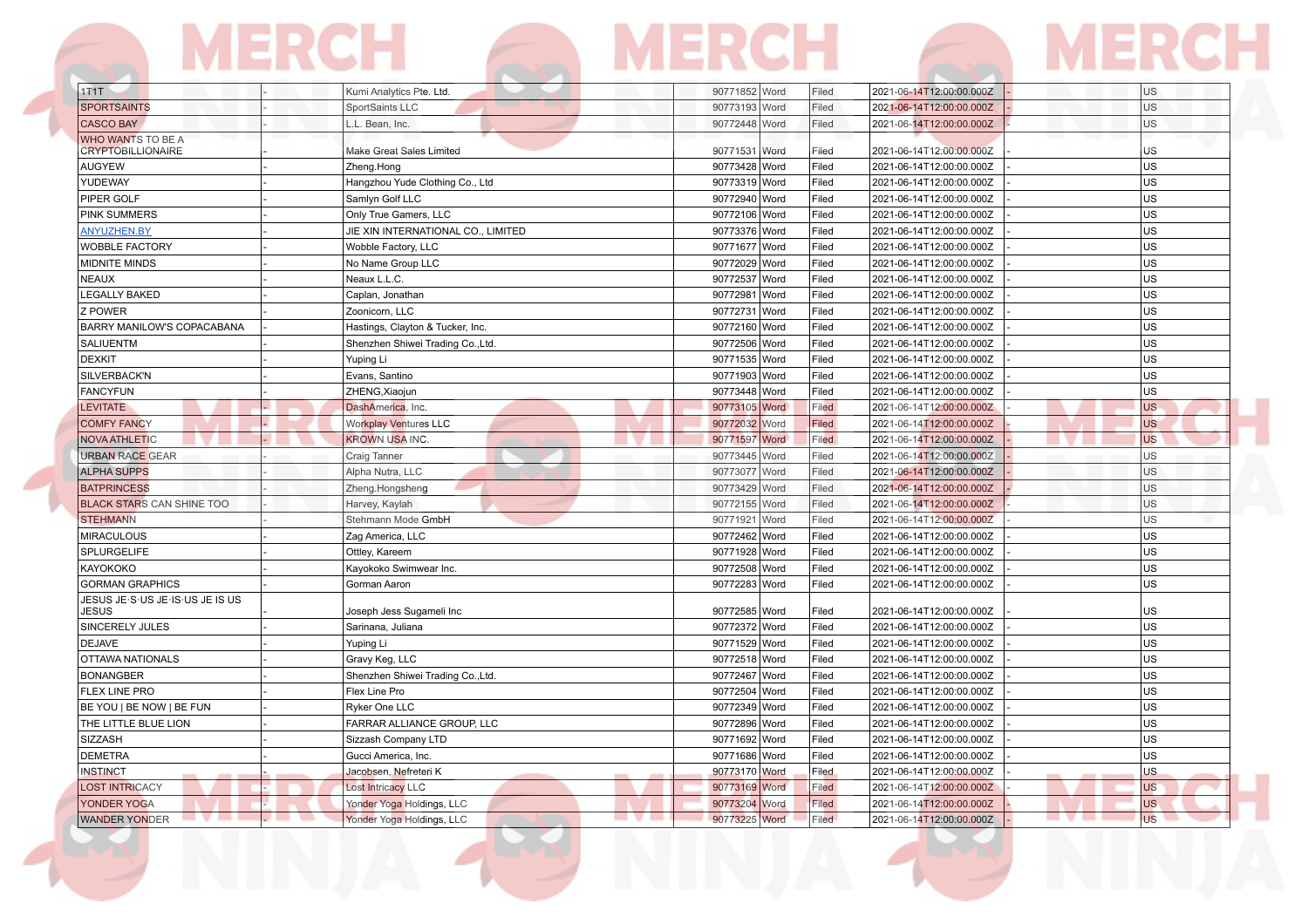|                                                   | MERCH |                            | MERCH         |       |                          | MERCF           |
|---------------------------------------------------|-------|----------------------------|---------------|-------|--------------------------|-----------------|
| <b>BLACK IRISH</b>                                |       | Splashes Beverages LLC     | 90772988 Word | Filed | 2021-06-14T12:00:00.000Z | U <sub>S</sub>  |
| <b>PURELY SOFT WITH LACE</b>                      |       | Vanity Fair, Inc.          | 90771961 Word | Filed | 2021-06-14T12:00:00.000Z | US <sub>1</sub> |
| <b>COOK</b>                                       |       | NA Investments LLC         | 90771906 Word | Filed | 2021-06-14T12:00:00.000Z | <b>US</b>       |
| <b>ALL SKINNY ALL THE TIME</b>                    |       | <b>RQMILLC</b>             | 90773312 Word | Filed | 2021-06-14T12:00:00.000Z | <b>US</b>       |
| THE ORIGINAL SHORT COURT<br>VOLLEYBALL NET SYSTEM |       | Short Court LLC            | 90773154 Word | Filed | 2021-06-14T12:00:00.000Z | lus.            |
| <b>HOW SPICY ARE YOU?</b>                         |       | RQMI LLC                   | 90773291 Word | Filed | 2021-06-14T12:00:00.000Z | lus.            |
| <b>HEADBANDS OF HOPE</b>                          |       | Headbands of Hope, LLC     | 90773031 Word | Filed | 2021-06-14T12:00:00.000Z | lus             |
| <b>DISTRICT PLANET</b>                            |       | MYSTIC APPAREL, LLC        | 90772717 Word | Filed | 2021-06-14T12:00:00.000Z | lus.            |
| LE' FOREIGN                                       |       | LE' FOREIGN LLC            | 90773090 Word | Filed | 2021-06-14T12:00:00.000Z | lus             |
| <b>HER KIND</b>                                   |       | <b>Ruby Stewart</b>        | 90773141 Word | Filed | 2021-06-14T12:00:00.000Z | <b>US</b>       |
| <b>BOSS MARE</b>                                  |       | Robin C. Anderson-Guernsey | 90772986 Word | Filed | 2021-06-14T12:00:00.000Z | lus.            |
| GFYM                                              |       | James Cooper               | 90772816 Word | Filed | 2021-06-14T12:00:00.000Z | lus             |
| WORK IS THE ORIGINAL WORKOUT                      |       | Carhartt, Inc.             | 90773002 Word | Filed | 2021-06-14T12:00:00.000Z | lus.            |
| <b>NAGPEW</b>                                     |       | Qiang, Wenging             | 90773321 Word | Filed | 2021-06-14T12:00:00.000Z | lus.            |
| <b>BAD NEWS TATTOOS</b>                           |       | Bad News Tattoos, LLC      | 90772356 Word | Filed | 2021-06-14T12:00:00.000Z | lus.            |
| <b>VEX LATEX</b>                                  |       | Vex Clothing, Inc.         | 90772748 Word | Filed | 2021-06-14T12:00:00.000Z | lus.            |
| URARE                                             |       | U'Rare LLC                 | 90772826 Word | Filed | 2021-06-14T12:00:00.000Z | lus.            |
|                                                   |       |                            |               |       |                          |                 |

| URARE                           | U'Rare LLC                                | 90772826 Word | Filed      | 2021-06-14T12:00:00.000Z |                          | US        |
|---------------------------------|-------------------------------------------|---------------|------------|--------------------------|--------------------------|-----------|
| <b>SOCIAL ANXIETY</b>           | Hicks, Michael                            | 90771782 Word | Filed      | 2021-06-14T12:00:00.000Z |                          | lus       |
| <b>DRTY BYDEFAULT</b>           | Gordon, Louis J.                          | 90771624 Word | Filed      | 2021-06-14T12:00:00.000Z |                          | US        |
| <b>OUWKIG</b>                   | Jinan Damai Electronic Commerce Co., Ltd. | 90771570 Word | Filed      | 2021-06-14T12:00:00.000Z |                          | <b>US</b> |
| <b>INACTIVATORS</b>             | The Inactive Company, LLC                 | 90773231 Word | Filed      | 2021-06-14T12:00:00.000Z |                          | <b>US</b> |
| <b>HUMMEL HIVE</b>              | <b>HUMMEL Holding A/S</b>                 | 90772438 Word | Filed      | 2021-06-14T12:00:00.000Z |                          | <b>US</b> |
| <b>VEX</b>                      | Vex Clothing, Inc.                        | 90772680 Word | Filed      | 2021-06-14T12:00:00.000Z |                          | US        |
| <b>HATERMADE MAFIA</b>          | Hatermade Mafia, LLC                      | 90771829 Word | Filed      | 2021-06-14T12:00:00.000Z |                          | US        |
| <b>DATS BAE</b>                 | Dats Bae                                  | 90772496 Word | Filed      | 2021-06-14T12:00:00.000Z |                          | US        |
| <b>FARÒ</b>                     | Farrow, Brandon J                         | 90772431 Word | Filed      | 2021-06-14T12:00:00.000Z |                          | US        |
| ZOW-DEE-AK                      | Davenport, Deonica                        | 90333708 Word | Registered | 2020-11-20T12:00:00.000Z | 2021-06-15T12:00:00.000Z | <b>US</b> |
| <b>DR UNIFORMS</b>              | DR Instruments Inc.                       | 90263886 Word | Registered | 2020-10-19T12:00:00.000Z | 2021-06-15T12:00:00.000Z | lus       |
| <b>WIMAYUH</b>                  | Yang Yue                                  | 90224804 Word | Registered | 2020-09-30T12:00:00.000Z | 2021-06-15T12:00:00.000Z | lus       |
| COZOTO                          | Guangzhou Hongyi Trading Co., Ltd.        | 90226696 Word | Registered | 2020-09-30T12:00:00.000Z | 2021-06-15T12:00:00.000Z | lus       |
| <b>DOWEHA</b>                   | ZHAN, JINWEN                              | 90214202 Word | Registered | 2020-09-27T12:00:00.000Z | 2021-06-15T12:00:00.000Z | lus       |
| AMERICAN JUDO                   | Stevens, Travis                           | 90184251 Word | Registered | 2020-09-16T12:00:00.000Z | 2021-06-15T12:00:00.000Z | lus       |
| 1511 INC                        | All Brands Apparel LLC                    | 90163503 Word | Registered | 2020-09-07T12:00:00.000Z | 2021-06-15T12:00:00.000Z | lus       |
| RAISED BY IMMIGRANTS            | Escobedo, Alejandro                       | 90156184 Word | Registered | 2020-09-03T12:00:00.000Z | 2021-06-15T12:00:00.000Z | lus       |
| MAKE AMERICA GAME AGAIN         | Oms II, Wendell                           | 90149396 Word | Registered | 2020-08-31T12:00:00.000Z | 2021-06-15T12:00:00.000Z | lus       |
| BYRDIE GOLF SOCIAL WEAR         | Lena Cole, LLC                            | 90148759 Word | Registered | 2020-08-31T12:00:00.000Z | 2021-06-15T12:00:00.000Z | lus       |
| <b>AMERICAN FAITH</b>           | Johnson Agila M                           | 90146785 Word | Registered | 2020-08-29T12:00:00.000Z | 2021-06-15T12:00:00.000Z | lus       |
| <b>BROOKLYN VIKINGS</b>         | <b>BROOKLYN VKNY, LLC</b>                 | 90144843 Word | Registered | 2020-08-28T12:00:00.000Z | 2021-06-15T12:00:00.000Z | lus       |
| <b>PAY HIM</b>                  | Lab Management                            | 90141366 Word | Registered | 2020-08-27T12:00:00.000Z | 2021-06-15T12:00:00.000Z | US        |
| REVERENCE                       | <b>Michael Mitchell</b>                   | 90142315 Word | Registered | 2020-08-27T12:00:00.000Z | 2021-06-15T12:00:00.000Z | lus       |
| BINSTERAIN                      | XIAMEN K-RONG GARMENT CO.,LTD             | 90141117 Word | Registered | 2020-08-27T12:00:00.000Z | 2021-06-15T12:00:00.000Z | lus       |
| <b>CS PLAY</b>                  | Eastwood, Ian J                           | 90140494 Word | Registered | 2020-08-27T12:00:00.000Z | 2021-06-15T12:00:00.000Z | lus       |
| <b>TANGO AND ALPHA</b>          | Carlo, Adam                               | 90141374 Word | Registered | 2020-08-27T12:00:00.000Z | 2021-06-15T12:00:00.000Z | <b>US</b> |
| <b>DIEU NOIR + DÉESSE NOIRE</b> | Duckett, Lakisa B.                        | 90136890 Word | Registered | 2020-08-25T12:00:00.000Z | 2021-06-15T12:00:00.000Z | <b>US</b> |
| <b>NOIR ATHLETICS</b>           | Williams, Kalondra                        | 90101845 Word | Registered | 2020-08-08T12:00:00.000Z | 2021-06-15T12:00:00.000Z | <b>US</b> |
| <b>NIECEY FRAZIER</b>           | Niecey Frazier LLC                        | 90093593 Word | Registered | 2020-08-05T12:00:00.000Z | 2021-06-15T12:00:00.000Z | lus       |
|                                 |                                           |               |            |                          |                          |           |

Ę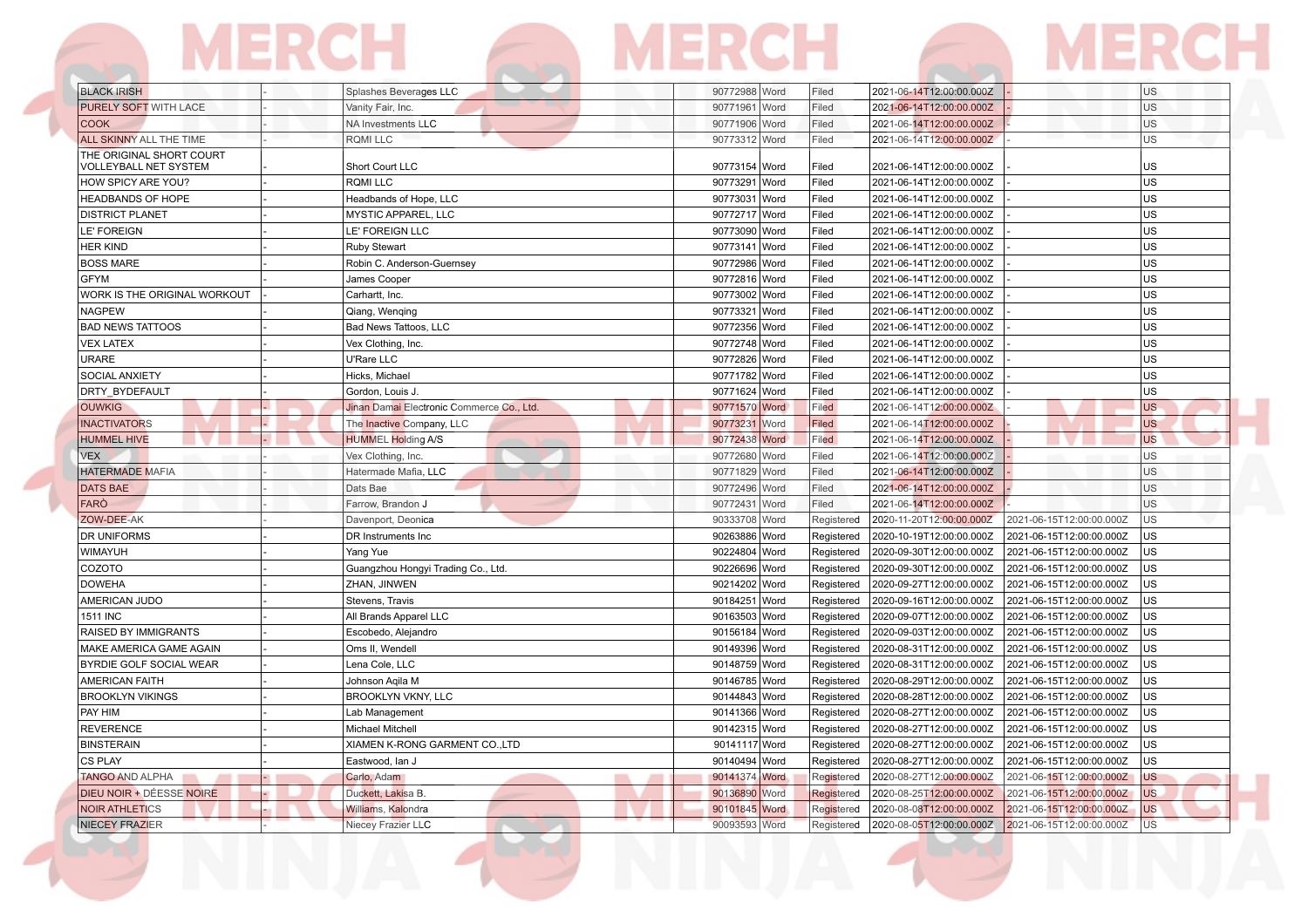## **MERCH MERCH MERCH**  $\sqrt{2}$

| <b>PACIFIC BULL</b>                                     | Gravity Storm Software                                       | 90087851 Word           | Registered<br>2020-08-02T12:00:00.000Z<br>2021-06-15T12:00:00.000Z<br>IUS       |
|---------------------------------------------------------|--------------------------------------------------------------|-------------------------|---------------------------------------------------------------------------------|
| <b>KOLADO</b>                                           | Steven Gip Liu                                               | 90078840 Word           | 2020-07-28T12:00:00.000Z<br>2021-06-15T12:00:00.000Z<br><b>US</b><br>Registered |
| <b>URBODY FUNCTIONAL FASHION</b>                        | Fully Human LLC                                              | 90076114 Word           | 2020-07-27T12:00:00.000Z<br>2021-06-15T12:00:00.000Z<br>US<br>Registered        |
| <b>TECHNICALLY FASHION</b>                              | <b>IVL Collective, LLC</b>                                   | 90075080 Word           | 2020-07-27T12:00:00.000Z<br>US<br>Registered<br>2021-06-15T12:00:00.000Z        |
| <b>J.STANAR</b>                                         | Xiao, Wenba                                                  | 90071335 Word           | 2020-07-24T12:00:00.000Z<br>Registered<br>2021-06-15T12:00:00.000Z<br><b>US</b> |
| <b>FLOETYC</b>                                          | McHenry, Ashlee                                              | 90068747 Word           | US<br>Registered<br>2020-07-23T12:00:00.000Z<br>2021-06-15T12:00:00.000Z        |
| CALIXANA                                                | Adan Zavala                                                  | 90066642 Word           | <b>US</b><br>Registered<br>2020-07-22T12:00:00.000Z<br>2021-06-15T12:00:00.000Z |
| CALIXANO                                                | Adan Zavala                                                  | 90066662 Word           | <b>US</b><br>Registered<br>2020-07-22T12:00:00.000Z<br>2021-06-15T12:00:00.000Z |
| <b>KICK HOUSE</b>                                       | Kickhouse Fitness LLC                                        | 90066878 Word           | <b>US</b><br>Registered<br>2020-07-22T12:00:00.000Z<br>2021-06-15T12:00:00.000Z |
| <b>HYIPELS</b>                                          | Zhejiang Huawang Technology Group Co., Ltd.                  | 90068085 Word           | US<br>Registered<br>2020-07-22T12:00:00.000Z<br>2021-06-15T12:00:00.000Z        |
| <b>VANREMY</b>                                          | Zhou, Yun                                                    | 90066545 Word           | 2020-07-22T12:00:00.000Z<br>2021-06-15T12:00:00.000Z<br>US<br>Registered        |
| <b>IMPERIAL FAMILY</b>                                  | Soulchild Music Productions                                  | 90065570 Word           | <b>US</b><br>Registered<br>2020-07-21T12:00:00.000Z<br>2021-06-15T12:00:00.000Z |
| SAXSQUATCH                                              | Saxsquatch, LLC                                              | 90062854 Word           | <b>US</b><br>Registered<br>2020-07-20T12:00:00.000Z<br>2021-06-15T12:00:00.000Z |
| <b>TARTAN CHICKADEE</b>                                 | #3 Bluebell Lane, LLC                                        | 90059091 Word           | <b>US</b><br>2020-07-17T12:00:00.000Z<br>2021-06-15T12:00:00.000Z<br>Registered |
| <b>JEFITKIN</b>                                         | Shenzhen Xianshengda Trading Co., Ltd.                       | 90055548 Word           | <b>US</b><br>Registered<br>2020-07-16T12:00:00.000Z<br>2021-06-15T12:00:00.000Z |
| <b>URBEST</b>                                           | Wu, Ergu                                                     | 90053591 Word           | <b>US</b><br>Registered<br>2020-07-15T12:00:00.000Z<br>2021-06-15T12:00:00.000Z |
| LONTWN                                                  | Shenzhen Beisile Electronic Commerce Co. LTD                 | 90053236 Word           | 2020-07-15T12:00:00.000Z<br><b>US</b><br>Registered<br>2021-06-15T12:00:00.000Z |
| RANCH SORTING NATIONAL                                  |                                                              |                         |                                                                                 |
| <b>CHAMPIONSHIPS</b>                                    | Ranch Sorting National Championships LLC                     | 90050639 Word           | US<br>2020-07-13T12:00:00.000Z<br>2021-06-15T12:00:00.000Z<br>Registered        |
| <b>AQUASSIO</b>                                         | Aquassio, LLC                                                | 90044048 Word           | <b>US</b><br>Registered<br>2020-07-09T12:00:00.000Z<br>2021-06-15T12:00:00.000Z |
| <b>BERDADYER</b>                                        | Ruixiang Electronic Store, Xixiang, Baoan District, Shenzhen | 90042656 Word           | <b>US</b><br>Registered<br>2020-07-08T12:00:00.000Z<br>2021-06-15T12:00:00.000Z |
| <b>ALL WAYS</b>                                         | Chaney, Jerry                                                | 90039195 Word           | <b>US</b><br>Registered<br>2020-07-07T12:00:00.000Z<br>2021-06-15T12:00:00.000Z |
| <b>DAPPER &amp; DASHING</b>                             | <b>Tip Top Tux LLC</b>                                       | 90039071 Word           | <b>US</b><br>Registered<br>2020-07-07T12:00:00.000Z<br>2021-06-15T12:00:00.000Z |
| <b>JADEN ISRAEL</b>                                     | La'Wana Harris, Inc.                                         | 90039671<br>Word        | US<br>Registered<br>2020-07-07T12:00:00.000Z<br>2021-06-15T12:00:00.000Z        |
| CHEF TONY MACARONI & CO.                                | Chef Tony Macaroni & Co., LLC                                | 90037765 Word           | 2020-07-06T12:00:00.000Z<br><b>US</b><br>Registered<br>2021-06-15T12:00:00.000Z |
| <b>FWF</b>                                              | Major Wrestling Figure Podcast LLC                           | 90029876 Word           | <b>US</b><br>Registered<br>2020-07-01T12:00:00.000Z<br>2021-06-15T12:00:00.000Z |
| <b>LAGERHEADS BEACH BAR &amp;</b><br><b>WATERSPORTS</b> | <b>ZERO SIMONTON STREET, LLC</b>                             | 90030873 Word           | Registered<br>2020-07-01T12:00:00.000Z<br>2021-06-15T12:00:00.000Z<br>US        |
| NANA APEAKROAMA                                         | <b>VICTORIA YEBOAH</b>                                       | 90029150 Word           | Registered<br>2020-06-30T12:00:00.000Z<br><b>US</b><br>2021-06-15T12:00:00.000Z |
| <b>KEEP IT CHEF</b>                                     | Moon, Terrell D                                              | 90029203<br><b>Word</b> | 2020-06-30T12:00:00.000Z<br>Registered<br>2021-06-15T12:00:00.000Z<br><b>US</b> |
| <b>SUGAR RIVER</b>                                      | Gempler's Inc.                                               | 90025612 Word           | 2020-06-29T12:00:00.000Z<br><b>US</b><br>Registered<br>2021-06-15T12:00:00.000Z |
| <b>DIRTY KREATIONZ</b>                                  | Johnson, Maria                                               | 90027223<br>Word        | 2020-06-29T12:00:00.000Z<br>US<br>Registered<br>2021-06-15T12:00:00.000Z        |
| <b>DANCENTER</b>                                        | Chen Xi                                                      | 90027268 Word           | <b>US</b><br>Registered<br>2020-06-29T12:00:00.000Z<br>2021-06-15T12:00:00.000Z |
| <b>HAJE</b>                                             | Shin, Seungheun                                              | 90021713 Word           | <b>US</b><br>Registered<br>2020-06-26T12:00:00.000Z<br>2021-06-15T12:00:00.000Z |
| MIDDLE ATLANTIC SWIMMING                                | Middle Atlantic Swimming, Inc.                               | 90020357 Word           | US<br>Registered<br>2020-06-25T12:00:00.000Z<br>2021-06-15T12:00:00.000Z        |
| <b>DOITALL</b>                                          | Pingnan He                                                   | 90019718 Word           | <b>US</b><br>Registered<br>2020-06-25T12:00:00.000Z<br>2021-06-15T12:00:00.000Z |
| <b>KRNIFT</b>                                           | Wu. Zhiwei                                                   | 90017395 Word           | <b>US</b><br>Registered<br>2020-06-24T12:00:00.000Z<br>2021-06-15T12:00:00.000Z |
| CIRCUS RING OF FAME                                     | CIRCUS RING OF FAME FOUNDATION. INC.                         | 90018991<br><b>Word</b> | <b>US</b><br>Registered<br>2020-06-24T12:00:00.000Z<br>2021-06-15T12:00:00.000Z |
| MANIFESTING BABE.                                       | Divra Venue Events Shoppe LLC                                | 90017260 Word           | US<br>Registered<br>2020-06-23T12:00:00.000Z<br>2021-06-15T12:00:00.000Z        |
| <b>RNTOU</b>                                            | Ma Zhenxuan                                                  | 90012960 Word           | US<br>Registered<br>2020-06-22T12:00:00.000Z<br>2021-06-15T12:00:00.000Z        |
| <b>BRACE YOURSELF CUSTOM FIT</b><br><b>SUPPORT</b>      | Berry, Barrie M                                              | 90011899 Word           | 2020-06-19T12:00:00.000Z<br>2021-06-15T12:00:00.000Z<br>US<br>Registered        |
| <b>AIDEN PARKER</b>                                     | Anchor Groupe LLC                                            | 90008270 Word           | <b>US</b><br>2020-06-18T12:00:00.000Z<br>Registered<br>2021-06-15T12:00:00.000Z |
| DO IT DIFFERENT                                         | Samus, Gregory                                               | 90004167 Word           | <b>US</b><br>Registered<br>2020-06-16T12:00:00.000Z<br>2021-06-15T12:00:00.000Z |
| <b>STANDARD ESSENTIALS</b>                              | Jarod Lee                                                    | 90002698 Word           | <b>US</b><br>Registered<br>2020-06-15T12:00:00.000Z<br>2021-06-15T12:00:00.000Z |
| <b>TEXAS HEART</b>                                      | Texas Heart Jewelry & Apparel Company, LLC                   | 88960103 Word           | <b>US</b><br>Registered<br>2020-06-11T12:00:00.000Z<br>2021-06-15T12:00:00.000Z |
| <b>HALLODAIDAI</b>                                      | Dai Wendi                                                    | 88954826 Word           | <b>US</b><br>Registered<br>2020-06-09T12:00:00.000Z<br>2021-06-15T12:00:00.000Z |
| <b>LAST OF R KIND</b>                                   | Last Of R Kind LLC                                           | 88956402 Word           | <b>US</b><br>2020-06-09T12:00:00.000Z<br>2021-06-15T12:00:00.000Z<br>Registered |
|                                                         |                                                              |                         |                                                                                 |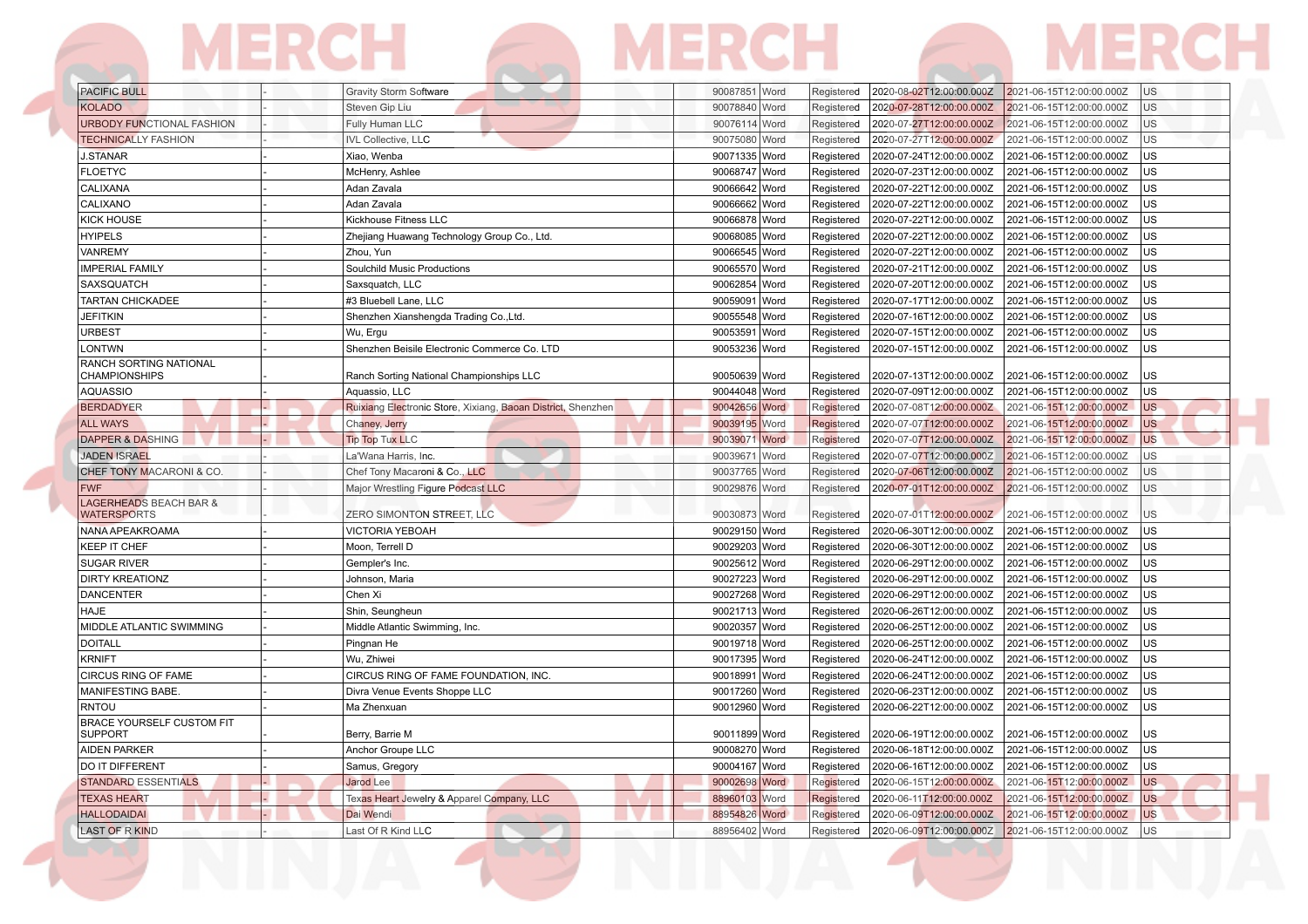## GOD BLESS MY TONGUE I NEED IT  $\sim$  $\mathbb{R}$  $\mathbf{L}$

| <b>FOR LIFE</b>                                                                                                                                                                            | Freda Closet LLC                     | 88956213 Word | Registered<br>2020-06-09T12:00:00.000Z | 2021-06-15T12:00:00.000Z<br><b>US</b>      |
|--------------------------------------------------------------------------------------------------------------------------------------------------------------------------------------------|--------------------------------------|---------------|----------------------------------------|--------------------------------------------|
| <b>BROADEN SUPPLY CO.</b>                                                                                                                                                                  | <b>Broaden Supply</b>                | 88953690 Word | 2020-06-08T12:00:00.000Z<br>Registered | lus<br>2021-06-15T12:00:00.000Z            |
| SIDEWALK ADVOCATES FOR LIFE                                                                                                                                                                | Sidewalk Advocates for Life, Inc.    | 88953998 Word | 2020-06-08T12:00:00.000Z<br>Registered | <b>US</b><br>2021-06-15T12:00:00.000Z      |
| TALENT IS MY TESTIMONY                                                                                                                                                                     | <b>TIMT LLC</b>                      | 88950946 Word | 2020-06-05T12:00:00.000Z<br>Registered | US <sup></sup><br>2021-06-15T12:00:00.000Z |
| <b>CHLOE &amp; JASMINE</b>                                                                                                                                                                 | <b>NYC Alliance Group</b>            | 88945732 Word | Registered<br>2020-06-03T12:00:00.000Z | lus<br>2021-06-15T12:00:00.000Z            |
| SUMMER DUDE APPAREL                                                                                                                                                                        | Summer Dude Apparel                  | 88941574 Word | Registered<br>2020-05-31T12:00:00.000Z | lus<br>2021-06-15T12:00:00.000Z            |
| <b>URBAN SADHU</b>                                                                                                                                                                         | JerseyJiva Limited Liability Company | 88940737 Word | 2020-05-30T12:00:00.000Z<br>Registered | lus<br>2021-06-15T12:00:00.000Z            |
| <b>BEACH BIKE BOYS</b>                                                                                                                                                                     | Beach Bike Boys LLC                  | 88940188 Word | 2020-05-29T12:00:00.000Z<br>Registered | <b>US</b><br>2021-06-15T12:00:00.000Z      |
| <b>SISTERS</b>                                                                                                                                                                             | Joyfield Corporation                 | 88934953 Word | 2020-05-27T12:00:00.000Z<br>Registered | <b>US</b><br>2021-06-15T12:00:00.000Z      |
| DANCING WHILE CANCERING THE<br>MADDIE KRAMER FOUNDATION                                                                                                                                    | THE MADDIE KRAMER FOUNDATION         | 88933581 Word | 2020-05-26T12:00:00.000Z<br>Registered | <b>US</b><br>2021-06-15T12:00:00.000Z      |
| <b>INFLUYENTE LOVE</b>                                                                                                                                                                     | Fortanel, Amy C                      | 88925449 Word | Registered<br>2020-05-20T12:00:00.000Z | lus<br>2021-06-15T12:00:00.000Z            |
| <b>LOVERS CLUB</b>                                                                                                                                                                         | Gary Jr, Marshall                    | 88922518 Word | 2020-05-19T12:00:00.000Z<br>Registered | <b>US</b><br>2021-06-15T12:00:00.000Z      |
| PRETTY SICK                                                                                                                                                                                | Fuentes, Sabrina G.                  | 88923032 Word | Registered<br>2020-05-19T12:00:00.000Z | lus<br>2021-06-15T12:00:00.000Z            |
| <b>TEAR IT OFF</b>                                                                                                                                                                         | Eunice M. Miller                     | 88920965 Word | 2020-05-18T12:00:00.000Z<br>Registered | lus<br>2021-06-15T12:00:00.000Z            |
| <b>PACIFIC DINING CAR</b>                                                                                                                                                                  | Idol, Conlee                         | 88920154 Word | 2020-05-18T12:00:00.000Z<br>Registered | US<br>2021-06-15T12:00:00.000Z             |
| <b>NEW JACK SWING</b>                                                                                                                                                                      | <b>Edward Teddy Riley</b>            | 88919995 Word | 2020-05-17T12:00:00.000Z<br>Registered | <b>US</b><br>2021-06-15T12:00:00.000Z      |
| DAVIDSON WILDCATS                                                                                                                                                                          | The Trustees of Davidson College     | 88918619 Word | 2020-05-15T12:00:00.000Z<br>Registered | US<br>2021-06-15T12:00:00.000Z             |
| FATHER [FAH-THER] NOUN. A MAN<br>WHO IS THE ULTIMATE PROTECTOR<br>OF HIS TRIBE, THE SUPERHERO HIS<br><b>CHILDREN ADMIRE AND THE</b><br><b>COLDEST CHEF YOU'LL EVER SEE</b><br>ON THE GRILL | Glaz, Antonia                        | 88917988 Word | 2020-05-15T12:00:00.000Z<br>Registered | 2021-06-15T12:00:00.000Z<br><b>US</b>      |
| <b>CALL ME QUEEN</b>                                                                                                                                                                       | Renee, Cyrene                        | 88918680 Word | 2020-05-15T12:00:00.000Z<br>Registered | <b>US</b><br>2021-06-15T12:00:00.000Z      |
| <b>TOMBOY WEAPONS</b>                                                                                                                                                                      | Tomboy Weapons, LLC                  | 88917619 Word | 2020-05-15T12:00:00.000Z<br>Registered | 2021-06-15T12:00:00.000Z<br><b>US</b>      |
| <b>GAMED UP</b>                                                                                                                                                                            | <b>Gamed Up Records</b>              | 88911612 Word | Registered<br>2020-05-12T12:00:00.000Z | <b>US</b><br>2021-06-15T12:00:00.000Z      |
| <b>MURDER KITTY</b>                                                                                                                                                                        | Hampson Holdings and Creative        | 88907343 Word | Registered<br>2020-05-08T12:00:00.000Z | <b>US</b><br>2021-06-15T12:00:00.000Z      |
| <b>AIANGER</b>                                                                                                                                                                             | Hu Yong                              | 88906430 Word | Registered<br>2020-05-08T12:00:00.000Z | lus<br>2021-06-15T12:00:00.000Z            |
| TEACH A THING OR TWO                                                                                                                                                                       | Free To Be Free LLC                  | 88902589 Word | Registered<br>2020-05-06T12:00:00.000Z | lus<br>2021-06-15T12:00:00.000Z            |
| <b>RAZOR CONNECT</b>                                                                                                                                                                       | Razor Connect                        | 88902502 Word | 2020-05-06T12:00:00.000Z<br>Registered | lus<br>2021-06-15T12:00:00.000Z            |
| ATHLETIC CLUB OF FAIRHILL                                                                                                                                                                  | Athletic Club of Fairhill Inc        | 88903072 Word | 2020-05-06T12:00:00.000Z<br>Registered | <b>US</b><br>2021-06-15T12:00:00.000Z      |
| ETTIE + H                                                                                                                                                                                  | Briggs, Michele M                    | 88899359 Word | 2020-05-04T12:00:00.000Z<br>Registered | lus<br>2021-06-15T12:00:00.000Z            |
| <b>SKNOMTR</b>                                                                                                                                                                             | <b>Steve Kress</b>                   | 88898636 Word | 2020-05-03T12:00:00.000Z<br>Registered | lus<br>2021-06-15T12:00:00.000Z            |
| <b>BOMBA BAMBOLA</b>                                                                                                                                                                       | Jafari LLC                           | 88893760 Word | 2020-04-29T12:00:00.000Z<br>Registered | lus<br>2021-06-15T12:00:00.000Z            |
| <b>UBA UNINHIBITED BY ADVERSITY</b>                                                                                                                                                        | Richfield Group, LLC                 | 88890691 Word | Registered<br>2020-04-28T12:00:00.000Z | lus<br>2021-06-15T12:00:00.000Z            |
| <b>BADDLE</b>                                                                                                                                                                              | Ovare Group Inc.                     | 88889472 Word | 2020-04-27T12:00:00.000Z<br>Registered | lus<br>2021-06-15T12:00:00.000Z            |
| <b>RSL</b>                                                                                                                                                                                 | Reid Small Legacy, LLC               | 88889217 Word | Registered<br>2020-04-27T12:00:00.000Z | lus<br>2021-06-15T12:00:00.000Z            |
| <b>BE SELF-CENTERED</b>                                                                                                                                                                    | Doreen Coutelin                      | 88885843 Word | 2020-04-24T12:00:00.000Z<br>Registered | 2021-06-15T12:00:00.000Z<br>lus            |
| THE SOUND OF MELANIN                                                                                                                                                                       | Lascelles K. Nugent                  | 88883953 Word | 2020-04-23T12:00:00.000Z<br>Registered | <b>US</b><br>2021-06-15T12:00:00.000Z      |
| <b>VARIANT</b>                                                                                                                                                                             | Montesino, William                   | 88878800 Word | 2020-04-20T12:00:00.000Z<br>Registered | 2021-06-15T12:00:00.000Z<br>lus            |
| <b>FISHY AF</b>                                                                                                                                                                            | Fishy AF, LLC                        | 88877792 Word | 2020-04-18T12:00:00.000Z<br>Registered | lus<br>2021-06-15T12:00:00.000Z            |
| ARI PARI ANA                                                                                                                                                                               | Hill, Philica                        | 88876114 Word | 2020-04-17T12:00:00.000Z<br>Registered | lus<br>2021-06-15T12:00:00.000Z            |
| THE SONG OF THE PACK                                                                                                                                                                       | Extinction World Park, Inc.          | 88875346 Word | 2020-04-16T12:00:00.000Z<br>Registered | US<br>2021-06-15T12:00:00.000Z             |
| <b>VTORCARE</b>                                                                                                                                                                            | Zhenzhen Wang                        | 88872430 Word | 2020-04-15T12:00:00.000Z<br>Registered | <b>US</b><br>2021-06-15T12:00:00.000Z      |
| LIB FREE OR DIE                                                                                                                                                                            | Shannon McHugh                       | 88869900 Word | 2020-04-13T12:00:00.000Z<br>Registered | <b>US</b><br>2021-06-15T12:00:00.000Z      |
| <b>DAILIES</b>                                                                                                                                                                             | Zeidman, Hindi R.                    | 88867822 Word | 2020-04-10T12:00:00.000Z<br>Registered | lus<br>2021-06-15T12:00:00.000Z            |
| <b>ZUPO</b>                                                                                                                                                                                | DTY Industries, Inc.                 | 88864160 Word | 2020-04-08T12:00:00.000Z<br>Registered | <b>US</b><br>2021-06-15T12:00:00.000Z      |

**The Contract of Section** 

**CONTRACTOR** 

**The Contract of Section**